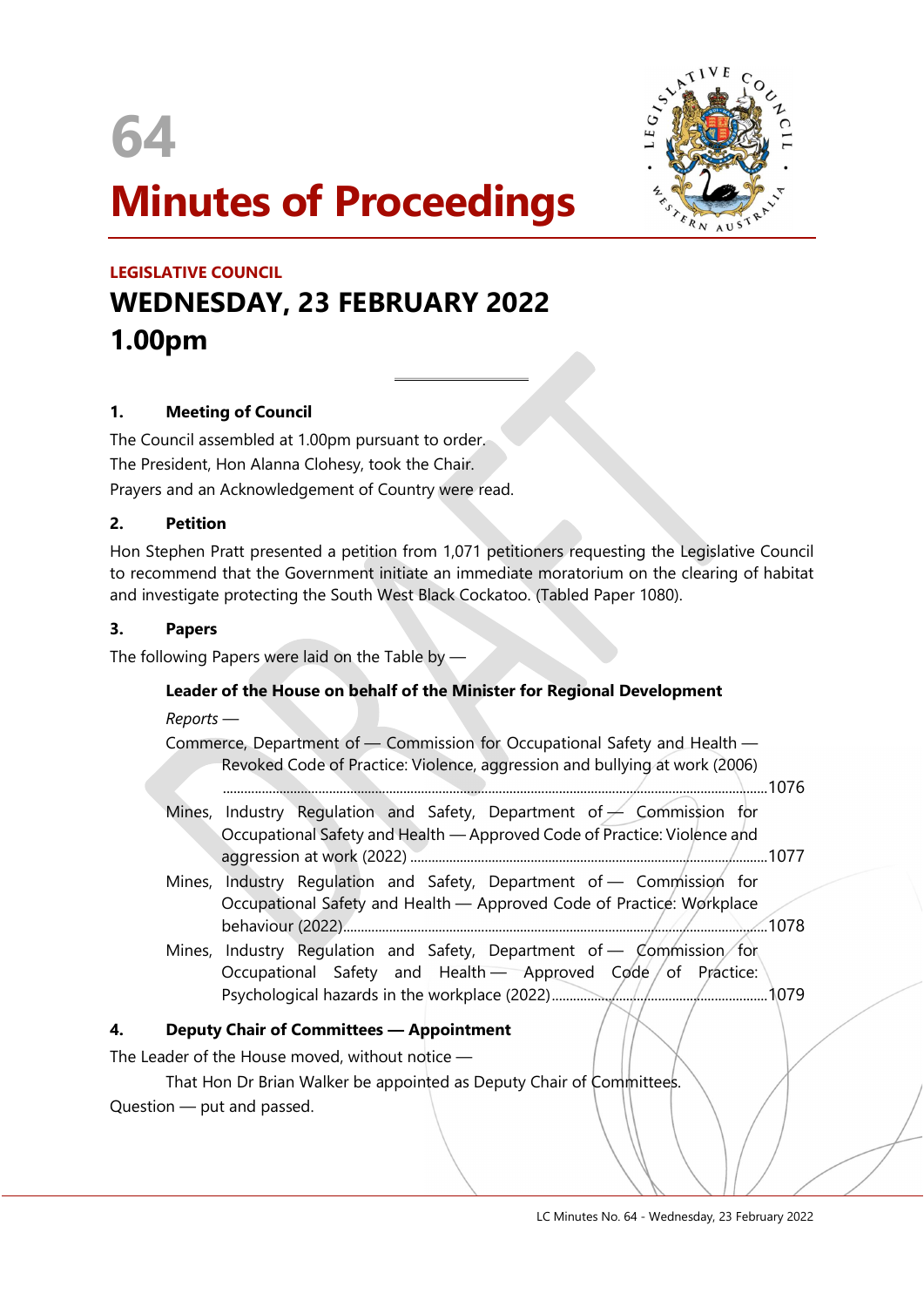# 5. Family and Domestic Violence

Motion No. 9 having been called, Hon Sandra Carr, pursuant to notice, moved —

That this House notes —

- (a) the public interest that has been generated from the recently aired 'See What You Made Me Do' television series aired on SBS about peoples' experiences of family and domestic violence; and
- (b) the efforts of the McGowan Government to address this issue in the community through a significant increase in funding, awareness, and legislative reform.

Debate ensued.

Question — put and passed.

#### 6. Consideration of Committee Reports

Pursuant to order for the consideration of Committee Reports.

#### $\longrightarrow$ In Committee

#### (Hon Martin Aldridge in the Chair)

Joint Standing Committee on the Corruption and Crime Commission — Report 2 — If not the CCC … then where? An examination of the Corruption and Crime Commission's oversight of excessive use of force allegations against members of the WA Police Force

Debate resumed on the motion of Hon Dr Steve Thomas, That the Report be noted.

Debate postponed pursuant to SO 110(2A) and (2B).

Joint Standing Committee on the Commissioner for Children and Young People — Report 2 — Report Review 2020-21: Examination of selected reports by the Commissioner for Children and Young People

Hon Jackie Jarvis moved, That the Report be noted.

Debate ensued.

Interruption pursuant to order.

The Acting President resumed the Chair.

The Chair of Committees reported that the Committee of the Whole House had considered the —

————

- (1) Joint Standing Committee on the Corruption and Crime Commission Report 2 If not the CCC … then where? An examination of the Corruption and Crime Commission's oversight of excessive use of force allegations against members of the WA Police Force, made progress, and seeks to sit again.
- (2) Joint Standing Committee on the Commissioner for Children and Young People Report 2 - Report Review 2020-21: Examination of selected reports by the Commissioner for Children and Young People, made progress, and seeks to sit again.

Report adopted.

#### 7. Order of Business

Ordered — That Orders of the Day Nos 1, City of Stirling Meeting Procedures Local Law 2021 — Disallowance, and 2, City of Wanneroo Animals Local Law 2021 — Disallowance be taken after Order of the Day No. 8, Administration Amendment Bill 2021. (Leader of the House).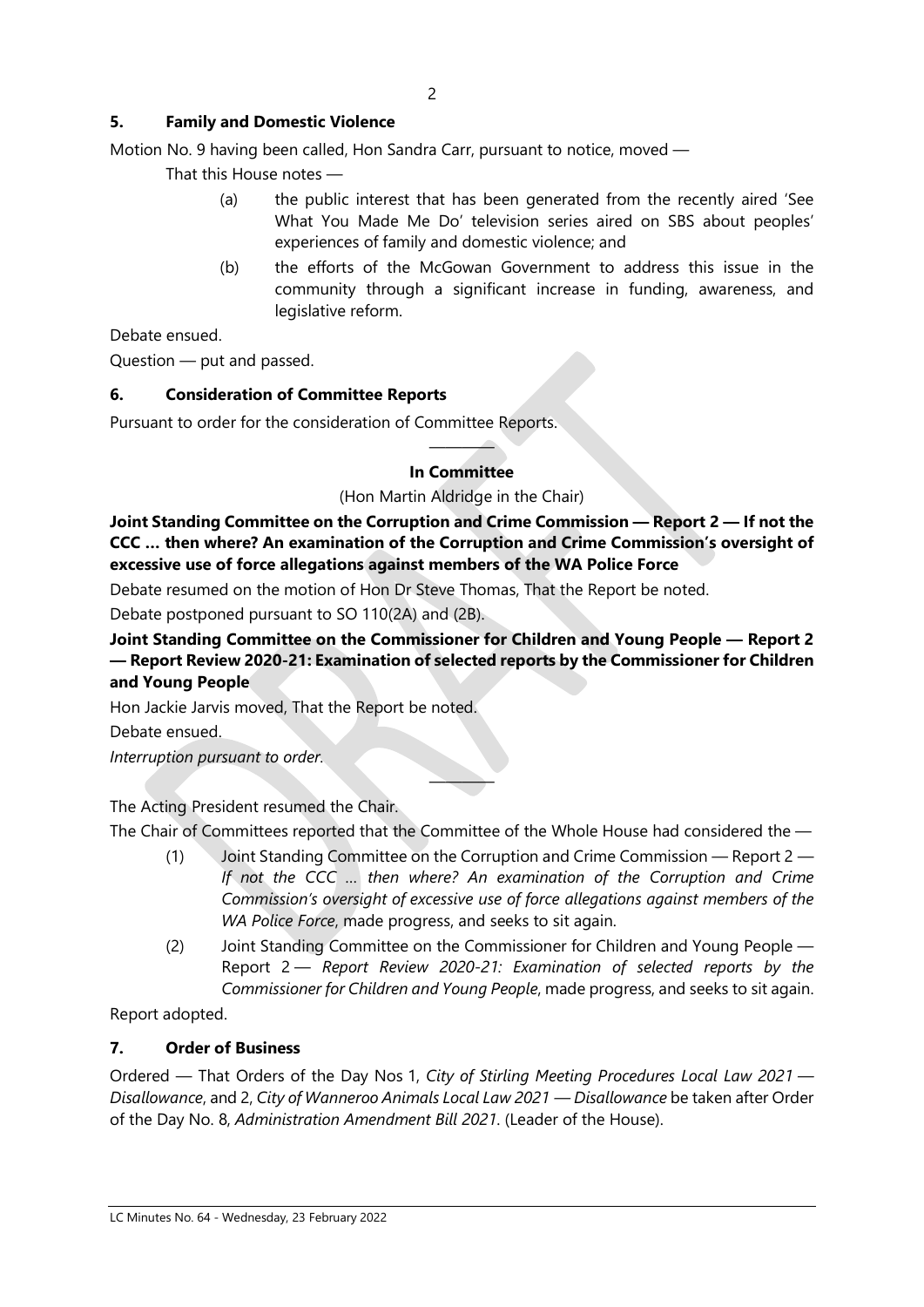# 8. Transport Legislation Amendment (Identity Matching Services) Bill 2021

The Order of the Day having been read for the adjourned debate on the second reading of this Bill. Debate resumed.

# 9. Questions Without Notice

Questions without notice were taken.

The Minister for Education and Training tabled documents in relation to the Department of Education, Operating Guidelines and frequently asked questions and the Chief Health Officer's supporting advice (1 February 2022), in response to a question without notice asked by Hon Donna Faragher. (Tabled Paper 1081).

The Leader of the House representing the Minister for Health, by leave, incorporated into Hansard information in relation to the delay in the construction of Stage 2 of the Geraldton Hospital, in response to a question without notice asked by Hon Martin Aldridge.

The Minister for Regional Development representing the Minister for State Development, Jobs and Trade, by leave, incorporated into Hansard information in relation to the State Budget allocation to recruit 150 frontline officers to speed up project approvals across five agencies, in response to a question without notice asked by Hon Tjorn Sibma.

# 10. Transport Legislation Amendment (Identity Matching Services) Bill 2021

Debate resumed on the second reading of this Bill (see item 8 above).

Question — put and passed.

Bill read a second time.

The 8President left the Chair.

# $\longrightarrow$ In Committee

(Hon Steve Martin in the Chair)

Clause 1. Debate ensued. Interruption pursuant to order.

The President resumed the Chair.

The Deputy Chair of Committees reported that the Committee of the Whole House had considered the Bill, made progress, and seeks to sit again.

————

Ordered — That the Committee of the Whole House sit again.

# 11. Members' Statements

Statements were taken.

# 12. Adjournment

The Council adjourned at 6.24pm until Thursday, 24 February 2022 at 10.00am.

# Members present during the day's proceedings

Attendance: Present all Members except Hon Stephen Dawson, Hon Colin de Grussa (leave), Hon Peter Foster and Hon Sophia Moermond.